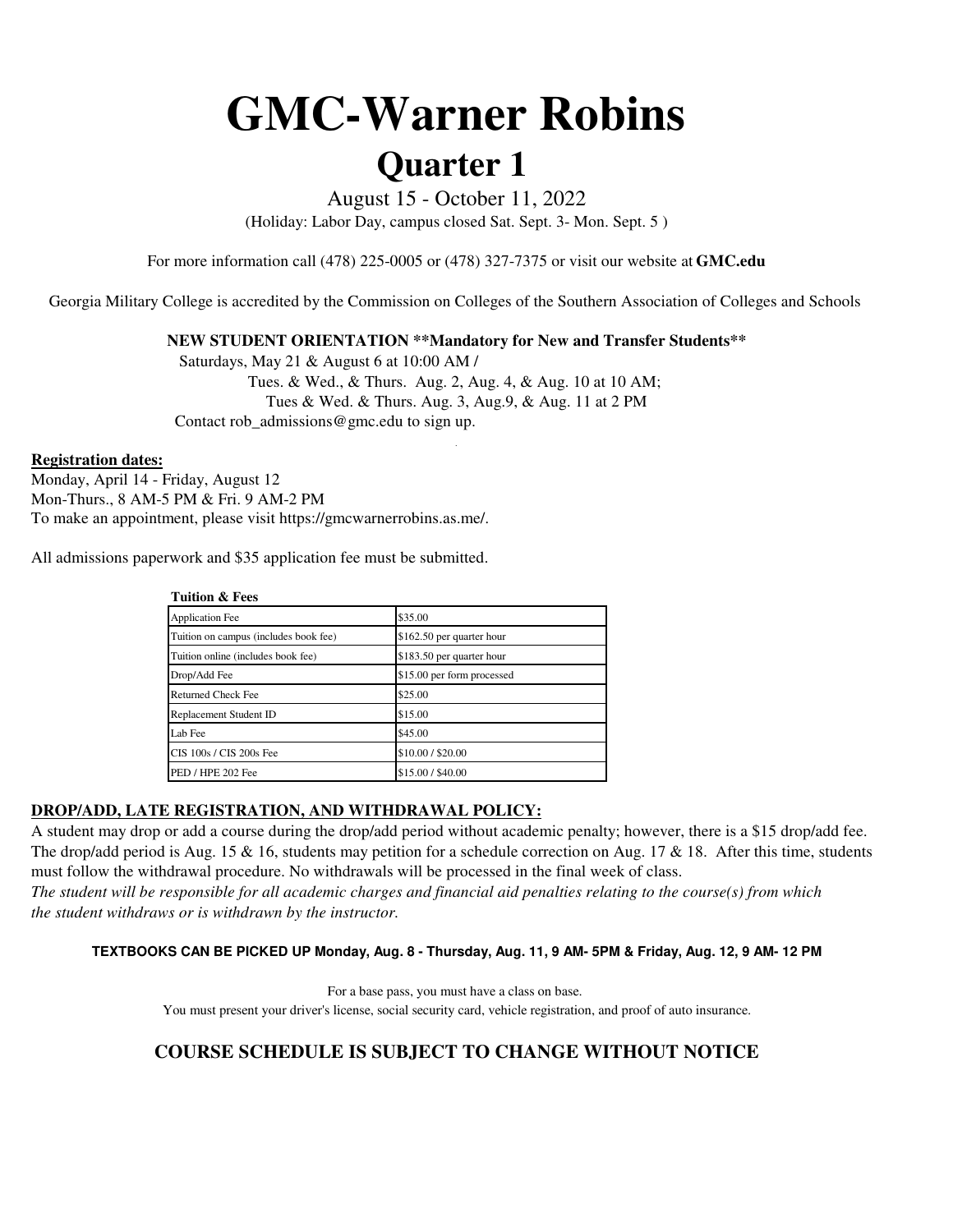| <b>Course</b>  | <b>Section Title</b> |                              | <b>Hrs</b> | <b>Days</b>       | <b>Start Time</b> | <b>End time</b> | Faculty         | <b>Location</b> |
|----------------|----------------------|------------------------------|------------|-------------------|-------------------|-----------------|-----------------|-----------------|
|                |                      | Principles of Accounting I   |            |                   |                   |                 |                 |                 |
| ACC 201 00121  |                      | (REMOTE)                     |            | 5 MTWTHF          | 12:00 PM          | 12:50 PM        | M. Lil          | Zoom            |
|                |                      | Principles of Accounting I   |            |                   |                   |                 |                 |                 |
| ACC 201 0040H  |                      | (HYBRID)(REMOTE)             |            | 5 TWTH            | 10:40 AM          | 11:45 AM        | S. Greene       | Zoom            |
| ACC 201 80109  |                      | Principles of Accounting I   |            | $\overline{5}$ MW | 5:20 PM           | 8:00 PM         | J. Prindle      | Elliott         |
|                |                      | Principles of Accounting II  |            |                   |                   |                 |                 |                 |
| ACC 202 0009H  |                      | (HYBRID) (REMOTE)            |            | 5M                | 8:05 PM           | 10:50 PM        | T. Butcher      | Elliott/Zoom    |
|                |                      | Art Appreciation (HYBRID)    |            |                   |                   |                 |                 |                 |
| ART 194 0021H  |                      | (Remote)                     |            | 5s                | 11:20AM           | 2:30 PM         | M. Gillies      | Elliott/Zoom    |
|                |                      | Drawing I (HYBRID)           |            |                   |                   |                 |                 |                 |
| ART 196 0021H  |                      | (REMOTE)                     |            | 5S                | 8:00AM            | 11:10AM         | M. Gillies      | Elliott/Zoom    |
|                |                      | <b>Medical Terminology</b>   |            |                   |                   |                 |                 |                 |
| <b>BIO 103</b> | 00120                | (REMOTE)                     |            | $2$ T             | 8:05PM            | 10:10 PM        | M. Clarington   | Elliott/Zoom    |
|                |                      | <b>Environmental Science</b> |            |                   |                   |                 |                 |                 |
| <b>BIO 105</b> | 00402                | (REMOTE)                     |            | 5 MTWTHF          | 8:00 AM           | 9:05AM          | V. Handa        | Zoom            |
|                |                      | Intro to Pharmacology        |            |                   |                   |                 |                 |                 |
| <b>BIO 111</b> | 0040H                | (HYBRID)(REMOTE)             |            | 5S                | 9:00 AM           | 12:00 PM        | M. Silva        | Zoom            |
| <b>BIO 123</b> | 80301                | General Biology I            |            | 6 MW              | 8:30 AM           | 12:25 PM        | <b>B.</b> White | Elliott         |
|                |                      | General Biology I (HYBRID)   |            |                   |                   |                 |                 |                 |
| <b>BIO 123</b> | 0009H                | (REMOTE)                     |            | 6 MW              | 5:20 PM           | 8:00 PM         | B. Jones        | Elliott/Zoom    |
|                |                      |                              |            |                   |                   |                 |                 |                 |
| <b>BIO 124</b> | 8009H                | General Biology II (HYBRID)  |            | 6 MW              | 5:20 PM           | 8:00PM          | D. Murray       | Elliott         |
|                |                      | General Biology II (HYBRID)  |            |                   |                   |                 |                 |                 |
| <b>BIO 124</b> | 0012H                | (REMOTE)                     |            | 6 T               | 8:30am            | 12:40pm         | B. White        | Elliott         |
|                |                      | Forensic Biotechnology       |            |                   |                   |                 |                 |                 |
| <b>BIO 140</b> | 00114                | (REMOTE)                     |            | 6 TTH             | 1:20 PM           | 5:15 PM         | D. Murray       | Elliott/Zoom    |
|                |                      |                              |            |                   |                   |                 |                 |                 |
| <b>BIO 207</b> | 80212                | Anatomy & Physiology I       |            | 6 TTH             | 8:30 AM           | 12:25 PM        | D. Murray       | Elliott         |
|                |                      | Anatomy & Physiology I       |            |                   |                   |                 |                 |                 |
| <b>BIO 207</b> | 0010H                | (HYBRID) (REMOTE)            |            | 6 M               | 5:20 PM           | 10:25 PM        | T. James        | Elliott/Zoom    |
|                |                      |                              |            |                   |                   |                 |                 |                 |
|                |                      | Anatomy & Physiology II      |            |                   |                   |                 |                 |                 |
| <b>BIO 208</b> | 8010H                | (HYBRID)                     |            | 6 W               | 5:20 PM           | 10:25 PM        | T. James        | Elliott         |
|                |                      | Anatomy & Physiology II      |            |                   |                   |                 |                 |                 |
| <b>BIO 208</b> | 0012H                | (HYBRID) (REMOTE)            |            | <b>TH</b>         | 8:30 AM           | 12:40 PM        | T. James        | Elliott         |
|                |                      |                              |            |                   |                   |                 |                 |                 |
|                |                      | Principles of Biology I      |            |                   |                   |                 |                 |                 |
| <b>BIO 211</b> | 0017H                | (HYBRID) (REMOTE)            |            | 6TTH              | 5:20 PM           | 8:00 PM         | B. White        | Elliott/Zoom    |
|                |                      |                              |            |                   |                   |                 |                 |                 |
| <b>BIO 255</b> | 8012H                | Marine Biology (HYBRID)      |            | 6TH               | 8:20 AM           | 1:20 PM         | <b>B.</b> White | Elliott         |
|                |                      |                              |            |                   |                   |                 |                 |                 |
| <b>BIO 299</b> |                      | Microbiology (HYBRID)        |            |                   |                   |                 |                 | Elliott/Zoom    |
|                | 0011H                | (REMOTE)                     |            | 6 MW              | 8:05 PM           | 10:45 PM        | B. Jones        |                 |
|                |                      |                              |            |                   |                   |                 |                 |                 |
| <b>BIO 299</b> | 8012H                | Microbiology (HYBRID)        |            | $6$ TH            | 8:30 AM           | 12:40 PM        | B. Jones        | Elliott         |
|                |                      | <b>Managerial Accounting</b> |            |                   |                   |                 |                 |                 |
| BSM 310 0041H  |                      | (HYBRID)(REMOTE)             |            | $5$ TTH           | 5:20 PM           | 7:00 PM         | S. Greene       | Zoom            |
|                |                      |                              |            |                   |                   |                 |                 |                 |
|                |                      | <b>Advanced Business</b>     |            |                   |                   |                 |                 |                 |
| BSM 315 00415  |                      | Communication (REMOTE)       |            | $5$ TTH           | 5:20 PM           | 8:00 PM         | H. Williams     | Zoom            |
|                |                      | Organizational Behaviour     |            |                   |                   |                 |                 |                 |
| BSM 320 00418  |                      | (REMOTE)                     |            | $5$ TTH           | 8:05 PM           | 10:45 PM        | H. Williams     | Zoom            |
|                |                      | <b>Human Resources</b>       |            |                   |                   |                 |                 |                 |
| BSM 330 00415  |                      | Management (REMOTE)          |            | 5TTH              | 5:20 PM           | 8:00 PM         | J. Warner       | Zoom            |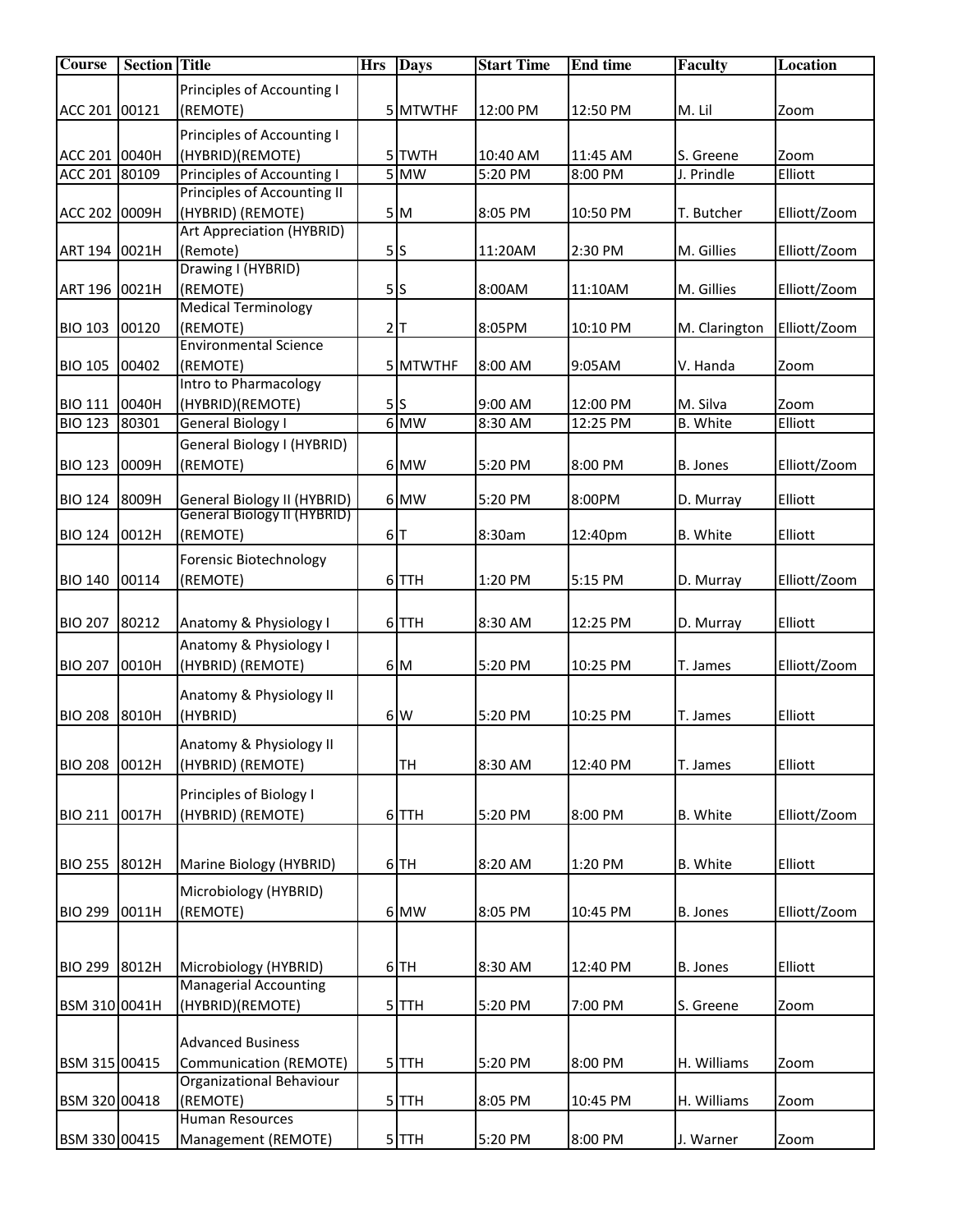| <b>Course</b>  | <b>Section</b> Title |                                                           | <b>Hrs</b> | <b>Days</b> | <b>Start Time</b> | <b>End time</b>    | <b>Faculty</b> | <b>Location</b> |
|----------------|----------------------|-----------------------------------------------------------|------------|-------------|-------------------|--------------------|----------------|-----------------|
|                |                      |                                                           |            |             |                   |                    |                |                 |
|                |                      | <b>Operations Management</b>                              |            |             |                   |                    |                |                 |
| BSM 340 0009H  |                      | (HYBRID) (REMOTE)<br><b>International Business</b>        |            | 5 W         | 5:10 PM           | 8:00 PM            | E. Smith       | Elliott/Zoom    |
| BSM 440 00415  |                      | (REMOTE)                                                  |            | 5 MW        | 5:20 PM           | 8:00 PM            | M. Benamon     | Zoom            |
|                |                      |                                                           |            |             |                   |                    |                |                 |
|                |                      | Supervision and                                           |            |             |                   |                    |                |                 |
|                |                      | <b>Management Capstone</b>                                |            |             |                   |                    |                |                 |
| BSM 498 00S30  |                      | Project (HYBRID) (REMOTE)                                 |            | 5S          | 8:00 AM           | 1:15 PM            | <b>TBD</b>     | Zoom            |
|                |                      |                                                           |            |             |                   |                    |                |                 |
|                |                      | <b>Business Communications</b>                            |            |             |                   |                    |                |                 |
| BUS 204 00S2E  |                      | (REMOTE)                                                  |            | 5 MW        | 5:30 PM           | 8:15 PM            | TBD            | Zoom            |
| BUS 204 80113  |                      | <b>Business Communications</b>                            |            | 5 TTH       | 7:50 AM           | 10:30 AM           | T. McDougald   | Elliott         |
|                |                      | Legal Environment of                                      |            |             |                   |                    |                |                 |
|                |                      | <b>Business (HYBRID)</b>                                  |            |             |                   |                    |                |                 |
| BUS 20640040H  |                      | (REMOTE)                                                  |            | 5 MWF       | 8:00 AM           | 9:05 AM            | S. Greene      | Zoom            |
|                |                      | Legal Environment of                                      |            |             |                   |                    |                |                 |
| BUS 206480109  |                      | <b>Business</b>                                           |            | 5 MW        | 5:20 PM           | 8:00 PM            | C. Piersaul    | Elliott         |
|                |                      |                                                           |            |             |                   |                    |                |                 |
| <b>CHE</b>     |                      |                                                           |            |             |                   |                    |                |                 |
| 121            | 80115                | Princples of Chemistry I                                  |            | 6 TTH       | 5:20 PM           | 9:00 PM            | H. Park        | Elliott         |
|                |                      |                                                           |            |             |                   |                    |                |                 |
| <b>CHE</b>     |                      |                                                           |            |             |                   |                    |                |                 |
| 122            | 80119                | Principles of Chemistry II                                |            | 6 TTH       | 1:25 PM           | 5:05 PM            | H. Park        | Elliott         |
|                |                      |                                                           |            |             |                   |                    |                |                 |
|                |                      | Intro to Computer                                         |            |             |                   |                    |                |                 |
|                |                      | <b>Concepts and Applications</b>                          |            |             |                   |                    |                |                 |
| <b>CIS 110</b> | 0020H                | (HYBRID)(REMOTE)                                          |            | 5TH         | 8:05 PM           | 10:50 PM           | M. Johnson     | Elliott/Zoom    |
|                |                      | Intro to Computer Science                                 |            |             |                   |                    |                |                 |
| <b>CIS 120</b> | 0011H                | (HYBRID)(REMOTE)                                          |            | 5W          | 8:05 PM           | 10:50 PM           | D. Long        | Elliott/Zoom    |
|                |                      | Principles of Computer                                    |            |             |                   |                    |                |                 |
| <b>CIS 210</b> | 00405                | Programing I (REMOTE)                                     |            | 5 MTWTHF    | 11:50 AM          | 12:55 PM           | M. Gafoor      | Zoom            |
|                |                      | Data Systems Analysis and                                 |            |             |                   |                    |                |                 |
| <b>CIS 220</b> | 00407                | Design (REMOTE)                                           |            | 5 MTWTHF    | 1:00 PM           | 2:05 PM            | M. Gafoor      | Zoom            |
|                |                      | Fundamentals of                                           |            |             |                   |                    |                |                 |
| <b>CIS 230</b> | 0020H                | Management Information<br><b>Public Speaking (HYBRID)</b> |            | 5           | 8:05 PM           | 10:50 PM           | D. Long        | Elliott/Zoom    |
| COM 2010004H   |                      | (REMOTE)                                                  |            | 5M          | 10:40 AM          | 1:50 PM            | A. Bond        | Zoom            |
|                |                      | <b>Public Speaking (HYBRID)</b>                           |            |             |                   |                    |                |                 |
| COM 2010040H   |                      | (REMOTE)                                                  |            | 5           | 5:20 PM           | 8:00 PM            | A. Gossier     | Zoom            |
|                |                      | Public Speaking (HYBRID)                                  |            |             |                   |                    |                |                 |
| COM 20100S2H   |                      | (REMOTE)                                                  |            | 5S          | 9:00 AM           | 3:00 PM            | N. Wilson      | Zoom            |
|                |                      | Interpersonal                                             |            |             |                   |                    |                |                 |
|                |                      | Communication (HYBRID)                                    |            |             |                   |                    |                |                 |
| COM 220 0034H  |                      | (REMOTE)                                                  |            | 5 MTWTHF    | 1:00 PM           | 2:05 <sub>pm</sub> | M. Gafoor      | Zoom            |
|                |                      | Intro to Criminal Justice                                 |            |             |                   |                    |                |                 |
| <b>CRJ 100</b> | 00405                | (REMOTE)<br>Intro to Criminology                          |            | 5 MTWTHF    | 11:50 AM          | 12:55 PM           | S. Akers       | Zoom            |
| <b>CRJ 200</b> | 00403                | (REMOTE)                                                  |            | 5 MTWTHF    | 9:15 AM           | 10:20 AM           | S. Akers       | Zoom            |
|                |                      |                                                           |            |             |                   |                    |                |                 |
|                |                      |                                                           |            |             |                   |                    |                |                 |
| <b>CRJ 208</b> | 0011H                | Criminal Law (REMOTE)                                     |            | 5TTH        | 8:05 PM           | 10:45 PM           | J. Lanneau     | Elliott/Zoom    |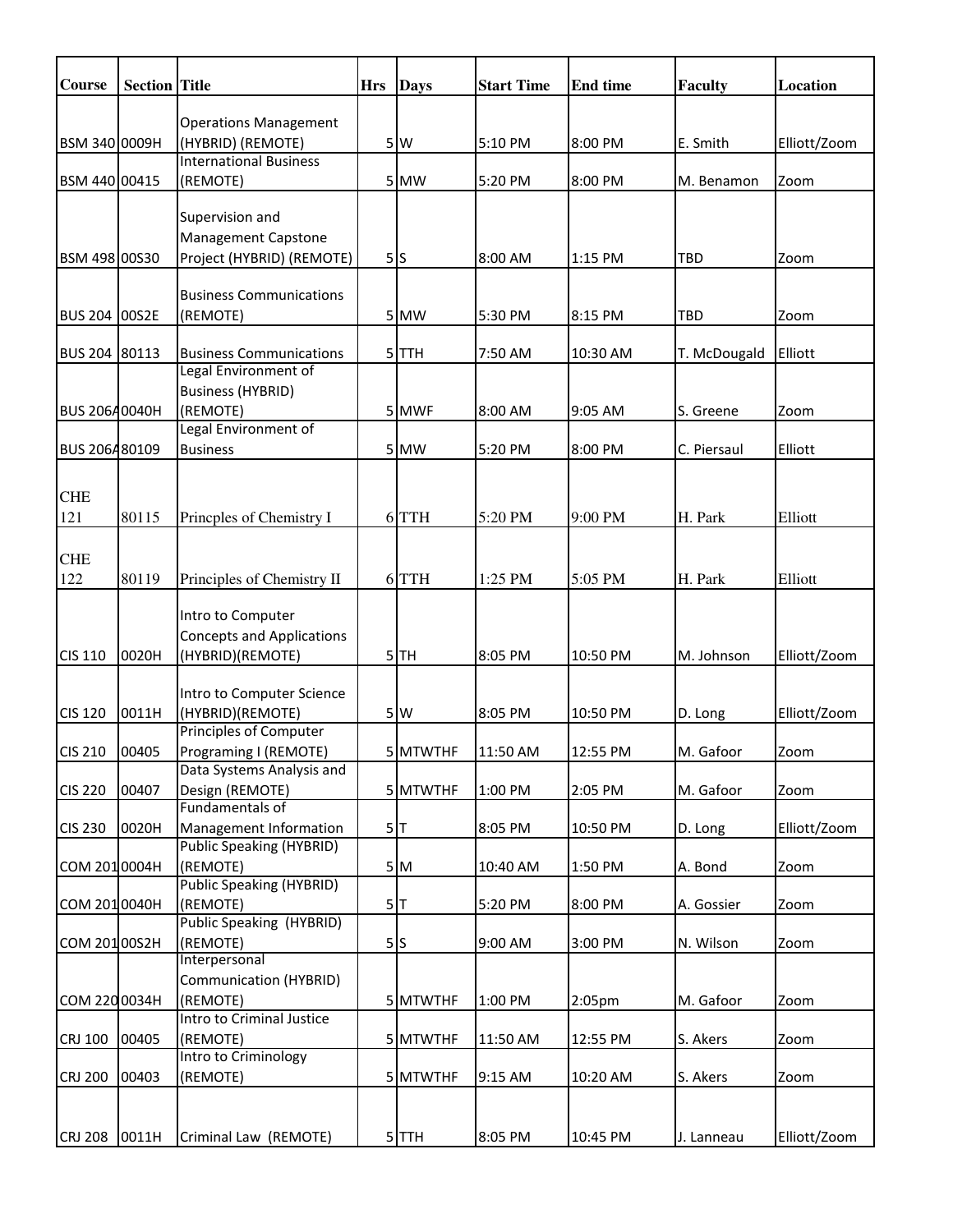| <b>Course</b>                  | <b>Section Title</b> |                                                       | <b>Hrs</b> | <b>Days</b>                  | <b>Start Time</b>  | <b>End time</b>    | <b>Faculty</b>          | Location        |
|--------------------------------|----------------------|-------------------------------------------------------|------------|------------------------------|--------------------|--------------------|-------------------------|-----------------|
|                                |                      |                                                       |            |                              |                    |                    |                         |                 |
| ECO 201 00118                  |                      | Macroeconomics                                        |            | 5TTH                         | 5:20 PM            | 8:00 PM            | J. Yasin                | Elliott/Zoom    |
|                                |                      |                                                       |            |                              |                    |                    |                         |                 |
|                                |                      | Macroeconomics                                        |            |                              |                    |                    |                         |                 |
| ECO 202 00S2H                  |                      | (REMOTE) (HYBRID)                                     |            | 5 TTH                        | 8:00 AM            | 9:50 AM            | TBD                     | Zoom            |
|                                |                      |                                                       |            |                              |                    |                    |                         |                 |
| ECO 202 80116                  |                      | Microeconomics<br><b>Exploring Socio-cultural</b>     |            | 5 TTH                        | 2:15 PM            | 4:55 PM            | J. Yasin                | Elliott         |
| EDN 216 0015H                  |                      | Perspectives (HYBRID)                                 |            | $5$ $TH$                     | 3:30 PM            | 5:05 PM            | D. Wilcox               | Zoom            |
|                                |                      |                                                       |            |                              |                    |                    |                         |                 |
| ENG097/0 00404                 |                      | LSS English I & II                                    |            | 5 MTWTHF                     | 10:40 AM           | 11:40 AM           | <b>B.</b> Smith         | Zoom            |
| ENG 101 8001D                  |                      | Composition I                                         |            | 5 MW                         | 7:50 AM            | 10:30 AM           | G. Jeter                | Elliott         |
|                                |                      | Composition I (HYBRID)                                |            |                              |                    |                    |                         |                 |
| ENG 101 0033H                  |                      | (REMOTE)                                              |            | 5 MW                         | 9:35 AM            | 10:40 AM           | W. Harris               | Zoom            |
| ENG 101 80507                  |                      | Composition I                                         |            | 5 MW                         | 2:15 PM            | 4:55 PM            | A. Ciuffetelli          | Elliott         |
|                                |                      |                                                       |            |                              |                    |                    |                         |                 |
| ENG 101 80509                  |                      | Composition I                                         |            | 5 MW                         | 5:20 PM            | 8:00 PM            | G. Jeter                | Elliott         |
| ENG 101 8013D                  |                      | Composition I                                         |            | 5 TTH                        | 7:50 AM            | 10:30 AM           | G. Jeter                | Elliott         |
|                                |                      |                                                       |            |                              |                    |                    |                         |                 |
| ENG 101 80514                  |                      | Composition I<br>Composition I (HYBRID)               |            | 5TTH                         | 11:10AM            | 1:40 PM            | A. Ciuffetelli          | Elliott         |
| ENG 101 0044H                  |                      | (REMOTE)                                              |            | 5TTH                         | 5:15 PM            | 6:35 PM            | W. Harris               | Zoom            |
| ENG 101 0021H                  |                      | Composition I (HYBRID)<br>(REMOTE)                    |            | 5S                           | 8:00 AM            | 11:10 AM           | A. F. Smith             | Elliott/Zoom    |
|                                |                      |                                                       |            |                              |                    |                    |                         |                 |
| ENG 102 80204                  |                      | <b>Composition II</b>                                 |            | 5 MW                         | 11:10 AM           | 1:50 PM            | G. Jeter                | Elliott         |
|                                |                      | Composition II (HYBRID)                               |            |                              |                    |                    |                         |                 |
| ENG 102 0040H                  |                      | (REMOTE)                                              |            | 5M                           | 5:20 PM            | 8:00 PM            | S. Dickson              | Zoom            |
|                                |                      |                                                       |            |                              |                    |                    |                         |                 |
| ENG 102 8018H                  |                      | Composition II (HYBRID)                               |            | 5TTH                         | 5:10 PM            | 6:45 PM            | D. Wilcox               | Elliott         |
| ENG 201 0032H                  |                      | World Literature I (HYBRID)<br>(REMOTE)               |            | 5 MW/MWF                     | 8:20 AM            | 9:25 AM            | K. Routsong             | Zoom            |
|                                |                      | World Literature I (HYBRID)                           |            |                              |                    |                    |                         |                 |
| ENG 201 0040H                  |                      | (REMOTE)                                              |            | 5 W                          | 5:20 PM            | 8:00 PM            | K. Routsong             | Zoom            |
|                                |                      |                                                       |            |                              |                    |                    |                         |                 |
|                                |                      |                                                       |            |                              |                    |                    |                         |                 |
| ENG 202 8016H<br>ENG 210 0040H |                      | World Literature II (HYB)<br>Creative Writing(REMOTE) |            | 5 TTH<br>$\overline{5}$ TWTH | 1:45 PM<br>1:00 PM | 3:25 PM<br>2:05 PM | D. Wilcox<br>K. Johnson | Elliott<br>Zoom |
|                                |                      |                                                       |            |                              |                    |                    |                         |                 |
|                                |                      |                                                       |            |                              |                    |                    |                         |                 |
| <b>HIS 113</b>                 | 00402                | World Civiliation II                                  |            | 5 MTWTHF                     | 8:00 AM            | 9:05AM             | L. Lamarre              | Zoom            |
| <b>HIS 121</b>                 | 8004H                | American History I<br>(HYBRID)                        |            | 5W                           | 11:00 AM           | 2:10 PM            | H. Van Atta             | Elliott         |
|                                |                      | American History I                                    |            |                              |                    |                    |                         |                 |
| <b>HIS 121</b>                 | 0035H                | (HYBRID) (REMOTE)                                     |            | 5TTH/TTHF                    | 12:05 PM           | 1:10 PM            | W. Boyd                 | Zoom            |
|                                |                      | American History II                                   |            |                              |                    |                    |                         |                 |
| <b>HIS 122</b>                 | 0009H                | (HYBRID) (REMOTE)                                     |            | 5W                           | 5:10 PM            | 8:00 PM            | H. Van Atta             | Elliott/Zoom    |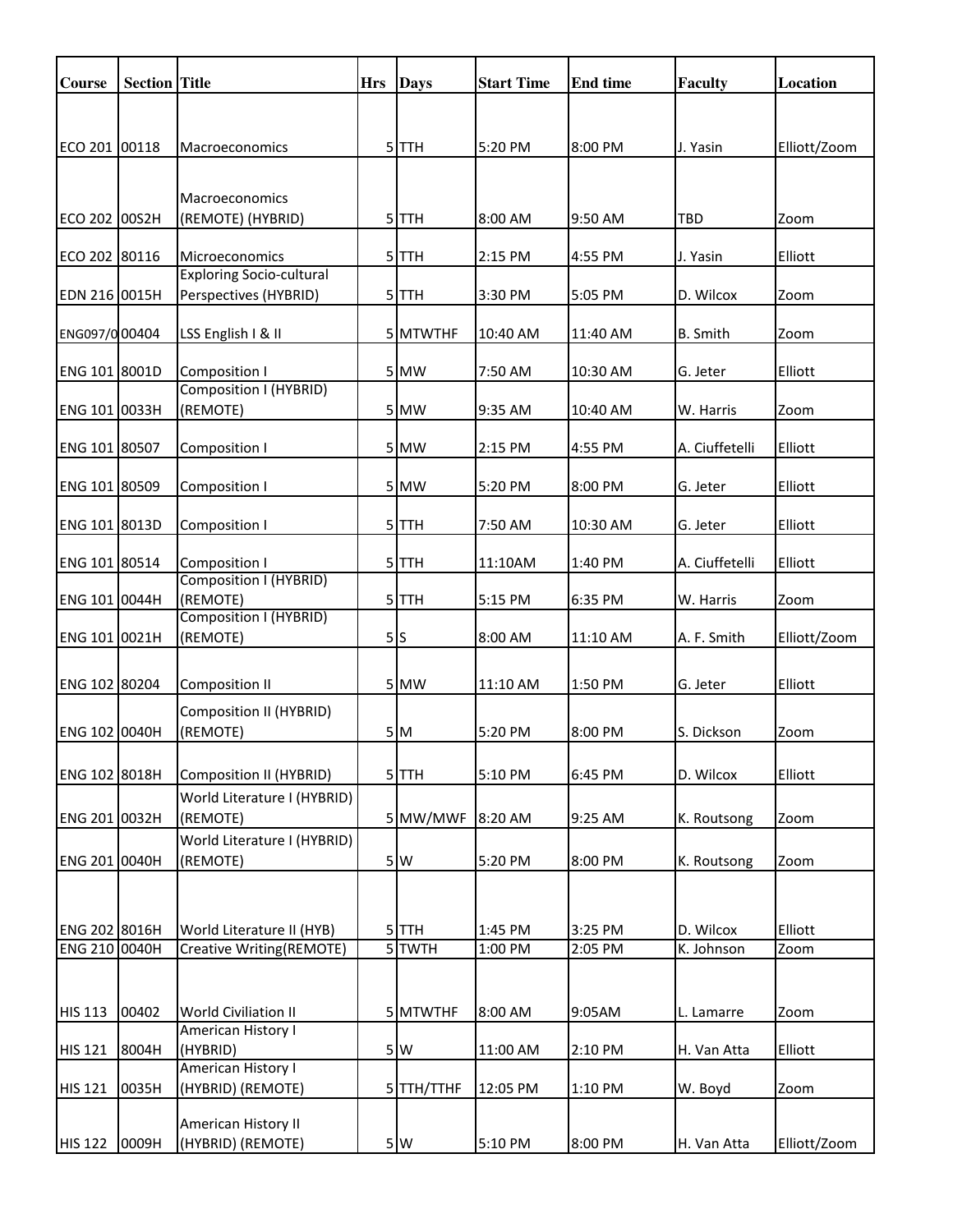| Course         | <b>Section</b> Title |                                                                                    | <b>Hrs</b> | <b>Days</b> | <b>Start Time</b> | <b>End time</b> | <b>Faculty</b>      | Location     |
|----------------|----------------------|------------------------------------------------------------------------------------|------------|-------------|-------------------|-----------------|---------------------|--------------|
| <b>HIS 220</b> | 0007H                | World Religions (HYBRID)                                                           |            | 5M          | 1:50 PM           | 5:00 PM         | H. Van Atta         | Elliott/Zoom |
| HPE 202 8021H  |                      | First Aid and Emergency<br>Care (HYBRID) Sept. 10 &<br>Terrorism and International |            | 3S          | 8:15 AM           | 1:40 PM         | T. Thrift           | Elliott      |
| HSE 299 00404  |                      | Crime (REMOTE)                                                                     |            | 5TTH        | 5:30 PM           | 8:00 PM         | G. Glenn            | Zoom         |
| HSE 300 00415  |                      | <b>Emergency Management</b><br>Response (REMOTE)                                   |            | 5 MTWTHF    | 10:40 AM          | 11:45 AM        | S. Akers            | Zoom         |
| HSE 460 00415  |                      | Politics of Europe &<br><b>Homeland Security</b>                                   |            | 5 MW        | 5:20 PM           | 8:00 PM         | S. Akers            | Zoom         |
| <b>KIN 200</b> | 00091                | Introduction to Kinesiology<br>(REMOTE)                                            |            | 5 MTWTHF    | 9:15 AM           | 10:20 AM        | K. Reinhard         | Zoom         |
| <b>KIN 200</b> | 00121                | Introduction to Kinesiology<br>(REMOTE)                                            |            | 5 MTWTH     | 11:55 AM          | 1:00 PM         | K. Reinhard         | Zoom         |
| <b>KIN 210</b> | 00101                | <b>Structural Kinesiology</b><br>(REMOTE)                                          |            | 5 MTWTHF    | 10:40 AM          | 11:45 AM        | K. Reinhard         | Zoom         |
| MAT 094 00403  |                      | College Prep Algebra I<br>(REMOTE)                                                 |            | 5 MTWTHF    | 9:15 AM           | 10:20 AM        | S. Greene           | Zoom         |
| MAT 095 00107  |                      | College Prep Algebra II<br>(REMOTE)                                                |            | 5 MW        | 2:15 PM           | 4:55 PM         | J. Swords           | Elliott      |
| MAT 103 0004H  |                      | <b>Quantitative Reasoning</b><br>(HYBRID) (REMOTE)                                 |            | 5 MW        | 11:00 AM          | 12:35 PM        | J. Swords           | Elliott/Zoom |
| MAT 109 00332  |                      | College Algebra (REMOTE)                                                           |            | 5 MTWTHF    | 9:35 AM           | 10:40 AM        | S. Santicola        | Zoom         |
| MAT 109 00401  |                      | College Algebra (REMOTE)                                                           |            | 5 MW        | 5:20 PM           | 8:00 PM         | S. Santicola        | Zoom         |
| MAT 109 80213  |                      | College Algebra                                                                    |            | $5$ TTH     | 7:50 AM           | 10:30 AM        | D. Childers         | Elliott      |
| MAT 109 80218  |                      | College Algebra                                                                    |            | 5TTH        | 5:20 PM           | 8:00 PM         | D. Childers         | Elliott      |
| MAT 112 00331  |                      | Pre-calculus (REMOTE)                                                              |            | 5 MTWTHF    | 9:35 AM           | 10:40 AM        | T. Burton           | Zoom         |
| MAT 112 80109  |                      | Pre-calculus                                                                       |            | 5 MW        | 5:20 PM           | 8:00 PM         | J. Swords           | Elliott      |
| MAT 200 0036H  |                      | Applied Statistics (HYBRID)<br>(REMOTE)                                            |            | 5 MW        | 1:15 PM           | 2:35 PM         | T. Burton           | Zoom         |
| MAT 200 80116  |                      | <b>Applied Statistics</b>                                                          |            | 5TTH        | 2:15 PM           | 4:55 PM         | D. Childers         | Elliott      |
| MAT 200 00441  |                      | Applied Statistics (REMOTE)                                                        |            | 5 TTH       | 5:20 PM           | 8:00 PM         | K. Nikolaychuk Zoom |              |
| MAT 201 0034H  |                      | Calculus I (HYBRID)                                                                |            | 6 MTWTHF    | 10:50 AM          | 11:55 AM        | K. Nikolaychuk Zoom |              |
| MAT 201 80114  |                      | Calculus I                                                                         |            | 6 TTH       | 10:50 AM          | 2:00 PM         | D. Childers         | Elliott      |
| MGT 210 0040H  |                      | Intro to Management and<br>Organization (HYBRID)                                   |            | 5W          | 5:20 PM           | 8:00 PM         | E. Rains            | Zoom         |
| MUS 194 00403  |                      | <b>Music Appreciation</b><br>(HYBRID) (REMOTE)                                     |            | 5 MTWTHF    | 9:15 AM           | 10:20 AM        | Z. Mellon           | Zoom         |
| NTR 110 00S01  |                      | Nutrition (HYBRID)<br>(REMOTE)                                                     |            | 5 MW        | 8:00 AM           | 9:50 AM         | TBD                 | Zoom         |
| NTR 110 00S09  |                      | Nutrition (HYBRID)<br>(REMOTE)                                                     |            | 5T          | 5:30 PM           | 8:15 PM         | TBD                 | Zoom         |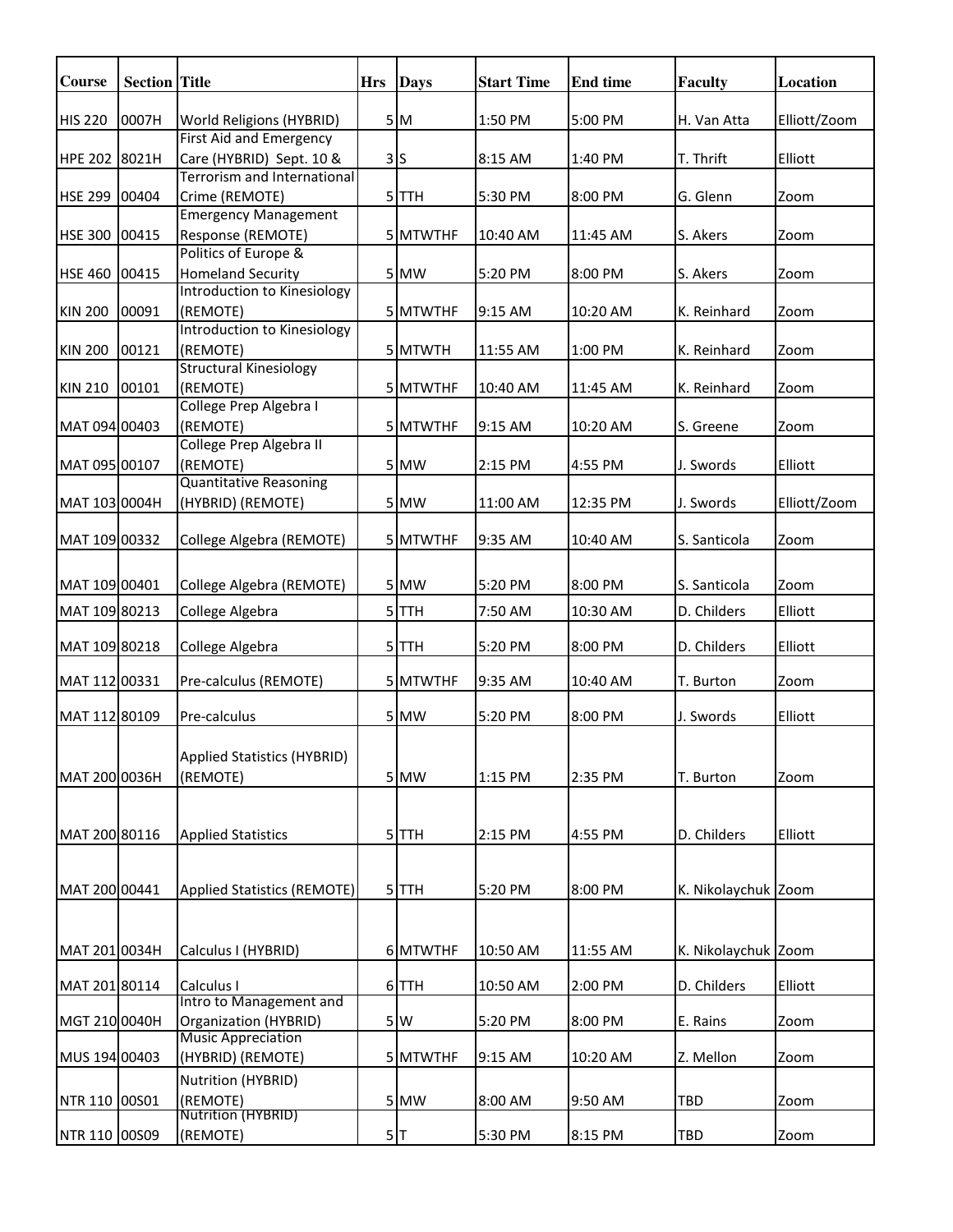| Course         | <b>Section</b> Title |                                                      | <b>Hrs</b> | <b>Days</b> | <b>Start Time</b> | <b>End time</b> | <b>Faculty</b>   | <b>Location</b>     |
|----------------|----------------------|------------------------------------------------------|------------|-------------|-------------------|-----------------|------------------|---------------------|
| PBH 305 00415  |                      | Research Methods in                                  |            |             | 5:20 PM           |                 |                  |                     |
|                |                      | Health Sciences (REMOTE)                             |            | 5 MW        |                   | 8:00 PM         | D. McKeithen     | Zoom                |
|                |                      |                                                      |            |             |                   |                 |                  |                     |
| PED 125 80118  |                      | <b>Beginning Walking</b>                             |            | $2$ TTH     | 5:30 PM           | 6:30 PM         | T. Thrift        | Elliott             |
|                |                      |                                                      |            |             |                   |                 |                  |                     |
| PER 101 80504  |                      | <b>College Success</b>                               |            | 3 MW        | 10:40 AM          | 12:15 PM        | T. Sleeth        | Elliott             |
|                |                      |                                                      |            |             |                   |                 |                  |                     |
| <b>PER 101</b> | 8009H                | College Success (HYBRID)                             |            | 3M          | 5:10 PM           | 7:20 PM         | T. Sleeth        | Elliott             |
|                |                      |                                                      |            |             |                   |                 |                  |                     |
| PER 101        | 00418                | College Success (REMOTE)                             |            | 3 MW        | 8:05 PM           | 9:40 PM         | <b>B.</b> Smith  | Zoom                |
|                |                      |                                                      |            |             |                   |                 |                  |                     |
|                |                      |                                                      |            |             |                   |                 |                  |                     |
| PER 101 8013H  |                      | College Success (HYBRID)                             |            | 3TTH        | 9:30 AM           | 10:30 AM        | T. Sleeth        | Elliott             |
|                |                      |                                                      |            |             |                   |                 |                  |                     |
|                |                      | College Success (HYBRID)                             |            |             |                   |                 |                  | Elliott             |
| PER 101 8021H  |                      | Aug. 20 & 27 & Sept. 10<br>Critical Thinking & Char. |            | 3S          | 8:15 AM           | 12:00 PM        | K. Martinez      |                     |
| PER 201 80209  |                      | Development                                          |            | 3W          | 5:00 PM           | 8:10 PM         | T. Ramsdell      | <b>Elliott Hall</b> |
|                |                      | Critical Thinking & Char.                            |            |             |                   |                 |                  |                     |
| <b>PER 201</b> | 8016H                | Development (HYBRID)                                 |            | 3TTH        | 10:50 AM          | 11:55 AM        | T. Sleeth        | Elliott             |
|                |                      | Legal Research and Writing                           |            |             |                   |                 |                  |                     |
| <b>PLG 120</b> | 00S09                | (HYBRID) (REMOTE)                                    |            | 5M          | 5:20 PM           | 8:15 PM         | T. Johnson       | Zoom                |
|                |                      | Government (HYBRID)                                  |            |             |                   |                 |                  |                     |
| <b>PLS 101</b> | 0034H                | (REMOTE)<br>Intro to International                   |            | 5 MW        | 10:50 AM          | 11:55 AM        | I. Wilcox        | Zoom                |
| <b>PLS 200</b> | 00405                | Politics (REMOTE)                                    |            | 5 MTWTHF    | 11:50 AM          | 12:55 PM        | <b>B.</b> Cairns | Zoom                |
|                |                      | Intro to Psychology                                  |            |             |                   |                 |                  |                     |
| <b>PSY 200</b> | 8016H                | (HYBRID)<br>Intro to Psychology                      |            | 5W          | 5:10 PM           | 8:00 PM         | <b>B.</b> Davis  | Elliott             |
| <b>PSY 200</b> | 0035H                | (HYBRID) (REMOTE)                                    |            | 5TTH        | 12:05 PM          | 1:10 PM         | K. Conway        | Zoom                |
|                |                      | Introduction to Psychology                           |            |             |                   |                 |                  |                     |
| <b>PSY 200</b> | 8013H                | (HYBRID)                                             |            | 5TTH        | 7:50 AM           | 9:25 AM         | T. Sleeth        | Elliott             |
|                |                      | Human Growth and                                     |            |             |                   |                 |                  |                     |
| <b>PSY 203</b> | 80107                | Development                                          |            | 5 MW        | 2:15 PM           | 4:45 PM         | T. Sleeth        | Elliott             |
|                |                      | Human Growth and                                     |            |             |                   |                 |                  |                     |
| <b>PSY 203</b> | 0040H                | Development (REMOTE)                                 |            | 5 T         | 5:20 PM           | 8:00 PM         | K. Conway        | Zoom                |
|                |                      |                                                      |            |             |                   |                 |                  |                     |
| <b>PSY 205</b> | 0040H                | Psychology of Adjustment<br>(HYBRID) (REMOTE)        |            | 5TWTH       | 1:00 PM           | 2:05 PM         | M. Ward          | Zoom                |
|                |                      | <b>Educational Psychology</b>                        |            |             |                   |                 |                  |                     |
| <b>PSY 207</b> | 0040H                | (HYBRID) (REMOTE)                                    |            | 5 TWTH      | 11:00 AM          | 1:40 PM         | TBD              | Zoom                |
|                |                      | <b>Abnormal Psychology</b>                           |            |             |                   |                 |                  |                     |
| <b>PSY 210</b> | 0018H                | (HYBRID) (REMOTE)                                    |            | 5 T         | 5:10 PM           | 8:00 PM         | L. Salley        | Elliott             |
|                |                      | <b>Learning Support Services</b>                     |            |             |                   |                 |                  |                     |
| RDG 099 00116  |                      | Reading II (REMOTE)                                  |            | $5$ TTH     | 2:15 PM           | 4:55 PM         | D. Dent          | Elliott             |
|                |                      | Intro to Sociology (HYBRID)                          |            |             |                   |                 |                  |                     |
| SOC 200 0034H  |                      | (REMOTE)                                             |            | 5 MW        | 10:50 AM          | 11:55 AM        | R. Taylor        | Zoom                |
|                |                      | <b>Social Problems (HYBRID)</b>                      |            |             |                   |                 |                  |                     |
| SOC 205 0044H  |                      | (REMOTE)                                             |            | $5$ $TH$    | 5:20 PM           | 8:00 PM         | P. Storey        | Zoom                |
|                |                      | Elementary Spanish I                                 |            |             |                   |                 |                  |                     |
| SPA 101 0033H  |                      | (HYBRID) (REMOTE)                                    |            | 5TTH        | 9:35 AM           | 10:40 AM        | K. Davis         | Zoom                |